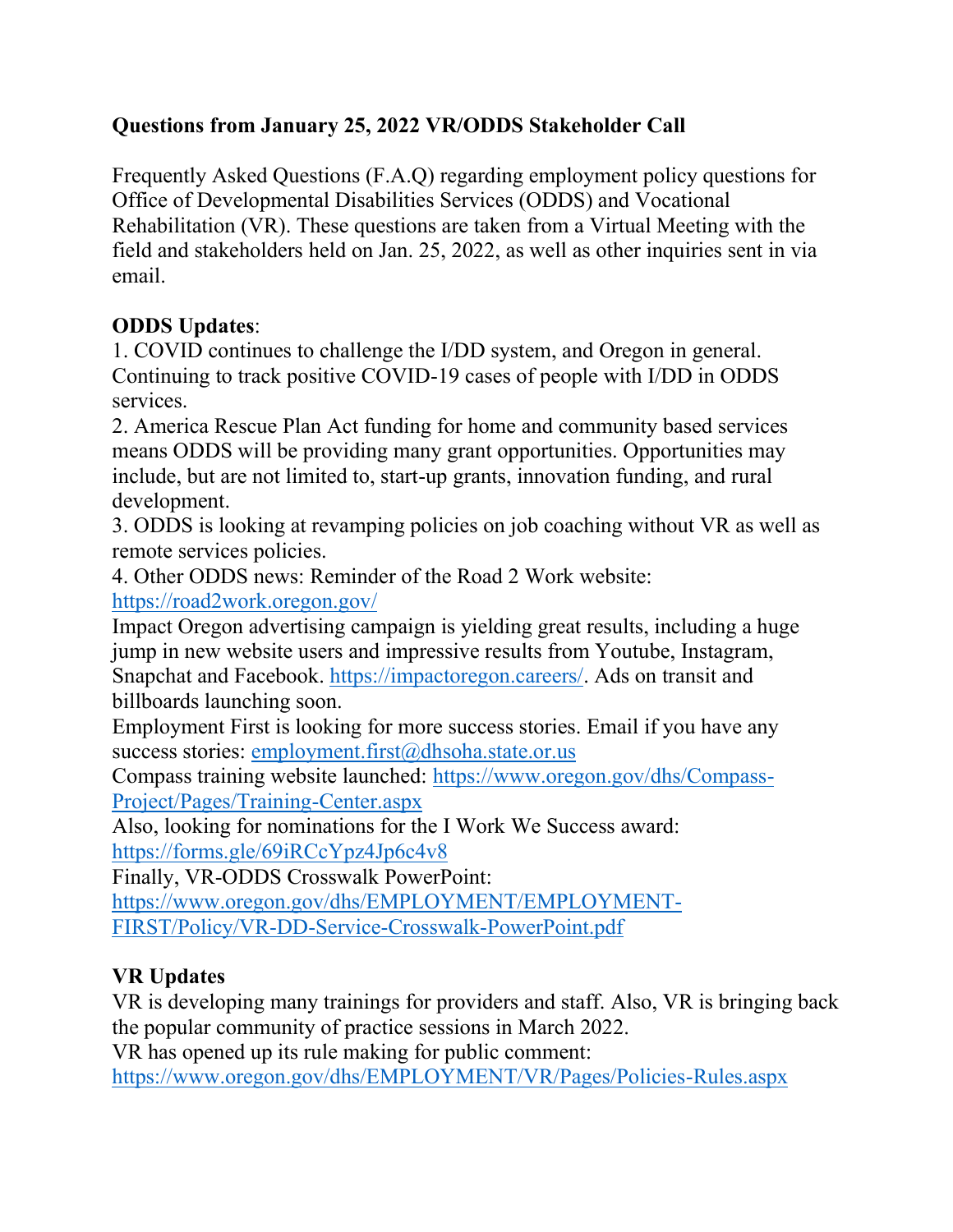[https://www.oregon.gov/dhs/DHSNEWS/NewsReleases/VR-vehicle-related-rule](https://www.oregon.gov/dhs/DHSNEWS/NewsReleases/VR-vehicle-related-rule-change.pdf)[change.pdf](https://www.oregon.gov/dhs/DHSNEWS/NewsReleases/VR-vehicle-related-rule-change.pdf)

**Question**: How do we find out what trainings employment professionals should take?

**Answer**: ODDS has all of its approved trainings listed online: [https://www.oregon.gov/dhs/SENIORS-](https://www.oregon.gov/dhs/SENIORS-DISABILITIES/DD/Documents/Department-Approved%20Employment%20Service%20Provider%20Training%20Courses.pdf)[DISABILITIES/DD/Documents/Department-](https://www.oregon.gov/dhs/SENIORS-DISABILITIES/DD/Documents/Department-Approved%20Employment%20Service%20Provider%20Training%20Courses.pdf)[Approved%20Employment%20Service%20Provider%20Training%20Courses.pdf](https://www.oregon.gov/dhs/SENIORS-DISABILITIES/DD/Documents/Department-Approved%20Employment%20Service%20Provider%20Training%20Courses.pdf)

There is also the ODDS Worker Guide on training requirements for employment professionals: [https://www.oregon.gov/dhs/EMPLOYMENT/EMPLOYMENT-](https://www.oregon.gov/dhs/EMPLOYMENT/EMPLOYMENT-FIRST/Policy/Employment-Professional-Qualifications-Training-Worker-Guide.pdf)[FIRST/Policy/Employment-Professional-Qualifications-Training-Worker-](https://www.oregon.gov/dhs/EMPLOYMENT/EMPLOYMENT-FIRST/Policy/Employment-Professional-Qualifications-Training-Worker-Guide.pdf)[Guide.pdf](https://www.oregon.gov/dhs/EMPLOYMENT/EMPLOYMENT-FIRST/Policy/Employment-Professional-Qualifications-Training-Worker-Guide.pdf)

Instructions on how to access VR Job Development trainings are at: <https://www.oregon.gov/dhs/EMPLOYMENT/VR/Pages/Providers-Partners.aspx> The required training for VR providers is the Job Developer Orientation Training (JDOT). There is also a JDOT for Rural Areas. Also required are the Employment Professional Core Competencies series. To search for these in Workday Learning (which replaced iLearn): Log into your Workday Learning account and click "Browse Learning Content" and in the search type in "ODHS – DD – EP". The series has 12 courses in it.

**Question**: What are on-demand modules?

**Answer**: These are training courses that are available 24 hours a day online so you can take them at any time.

**Question**: I am pleased to hear of specific grant opportunities for new programming options and startup programs and providers. Are there also options to expand existing programs?

**Answer**: Yes, the ARPA grants mentioned were just a few examples. There will be grant opportunities for existing providers as well.

**Question**: Do trainings like some of the Open Future trainings that aren't employment-specific count for continuing education credits? Answer: Yes, the ODDS Worker Guide addresses this: [https://www.oregon.gov/dhs/EMPLOYMENT/EMPLOYMENT-](https://www.oregon.gov/dhs/EMPLOYMENT/EMPLOYMENT-FIRST/Policy/Employment-Professional-Qualifications-Training-Worker-Guide.pdf)[FIRST/Policy/Employment-Professional-Qualifications-Training-Worker-](https://www.oregon.gov/dhs/EMPLOYMENT/EMPLOYMENT-FIRST/Policy/Employment-Professional-Qualifications-Training-Worker-Guide.pdf)[Guide.pdf](https://www.oregon.gov/dhs/EMPLOYMENT/EMPLOYMENT-FIRST/Policy/Employment-Professional-Qualifications-Training-Worker-Guide.pdf). Specifically, it says "All Employment Professionals must complete 12